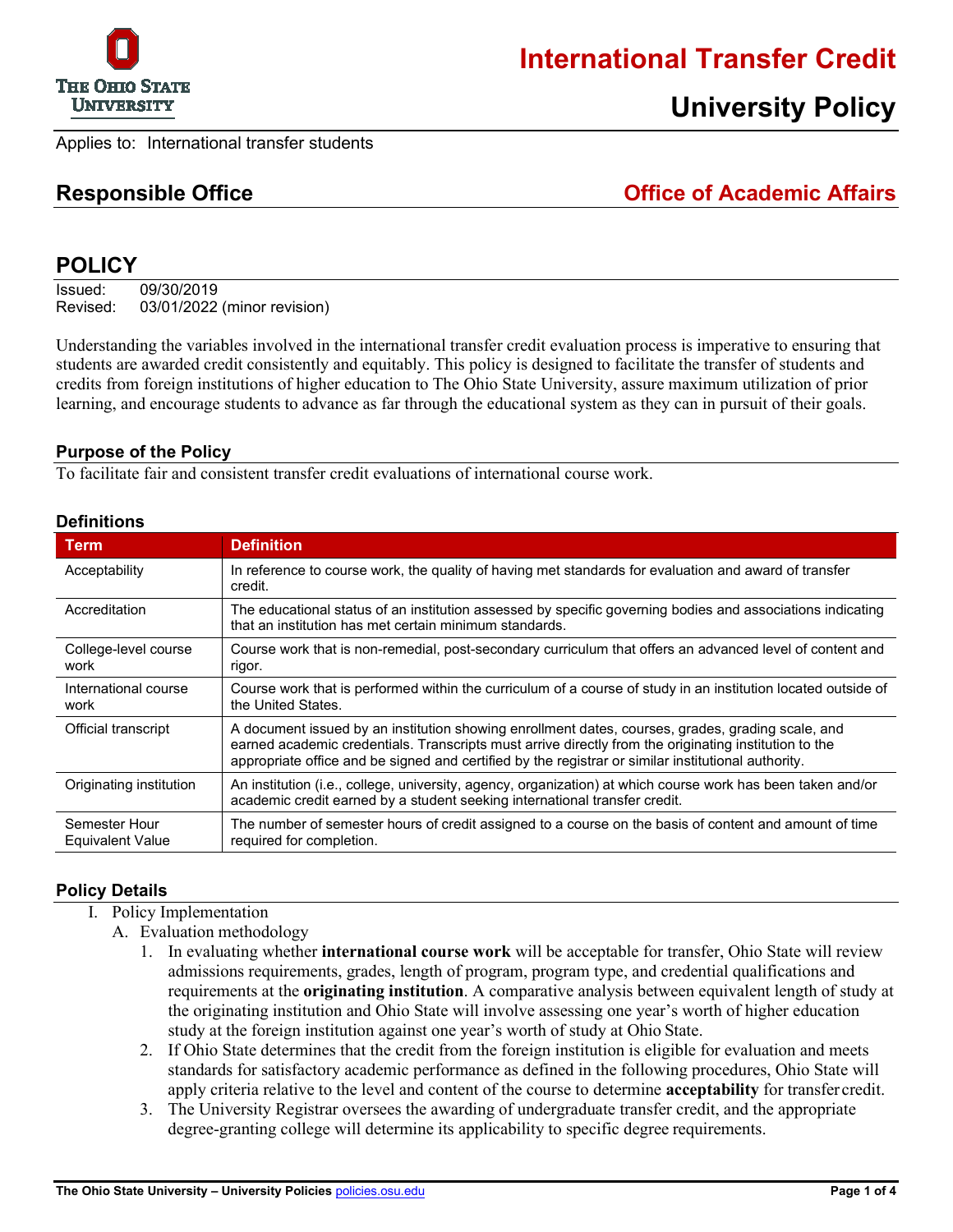

#### Applies to: International transfer students

- 4. The [Graduate](https://gradsch.osu.edu/handbook) School oversees the transfer and application of graduate-level credit. See the Graduate [School Handbook.](https://gradsch.osu.edu/handbook)
- B. Professionally recognized resources and recommendations
	- 1. Ohio State employs, updates in accordance with, and recognizes the research and recommendations of professional associations to establish best practices in international transfer credit evaluation. Associations commonly used include, but are not limited to, the American Association of Collegiate Registrars and Admissions Officers, American Council on Education, Council for Higher Education Accreditation, and NAFSA: Association for International Educators.

## **PROCEDURE**

Issued: 09/30/2019 Revised: 03/01/2022 *(*minor revision)

- I. General Standards for Transfer Credit Eligibility
	- A. Ohio State will evaluate and award transfer credit for course work documented on an **official transcript**. Transfer credit will be awarded for successfully completed **college-level course work** from an accredited institution, based on the content, level, length of study, and comparability to Ohio State course offerings.
	- B. Collegiate institutions can offer classes, certifications, programs, and non-credit bearing courses to students that are not approved and recognized as official course work of those institutions. Only college-level course work that is transcribed on the institution's official transcript, issued by the institution's registrar's office, or similar authorizing designee, will be eligible for transfer credit as outlined in this policy.

#### II. Official Documentation Required for Transfer Credit

- A. Official transcripts are to be sent directly to Ohio State from the originating institution. All documents issued in a language other than English must include a certified translation. Additional information on sending official transcripts to Ohio State can be found on the [University Registrar's website.](http://registrar.osu.edu/transfer_credit/index.asp)
	- 1. Transcripts issued to students will not be accepted for the evaluation and awarding of transfer credit.
	- 2. Transcripts and evaluations provided by a credential service, such as Educational Credentials Evaluators (ECE) or World Education Services (WES), are not accepted for transfer credit evaluation.
	- 3. Chinese Institutions (People's Republic of China): Ohio State requires that transcripts from Chinese institutions be submitted with a verification report from the China Higher Education Student Information and Career Center (CHESICC) to be considered official. Any transcript that does not include a verification letter from CHESICC will not be evaluated.
	- 4. Documentation Exceptions: Ohio State recognizes that, in some circumstances, it is impossible for students to obtain duplicate copies of official transcripts. In these cases, eligibility for evaluation of credit will be determined on an individual basis. Documents classified as official for admission purposes may be unacceptable for transfer credit evaluation.
- III. Determining Accreditation or Recognition Status
	- A. For domestic transfer credit evaluation, the **accreditation** held by the originating institution determines the eligibility of a course for evaluation and the award of Ohio State credit. While some foreign institutions hold regional United States accreditation as recognized by the Council for Higher Education Accreditation, many do not. Those foreign institutions holding regional United States accreditation are governed by Ohio State's [Transfer Credit policy,](https://go.osu.edu/transfer-credit-policy) not this International Transfer Credit policy.
	- B. For foreign institutions not holding regional United States accreditation, Ohio State looks to quality assurance bodies and Ministries of Education that have been authorized to operate by their respective governments as a baseline for accepting and awarding transfer credit. Ohio State will only consider awarding transfer credit from foreign institutions that have been recognized by the country's Ministry of Education or authorized quality assurance body, or that have regional United States accreditation.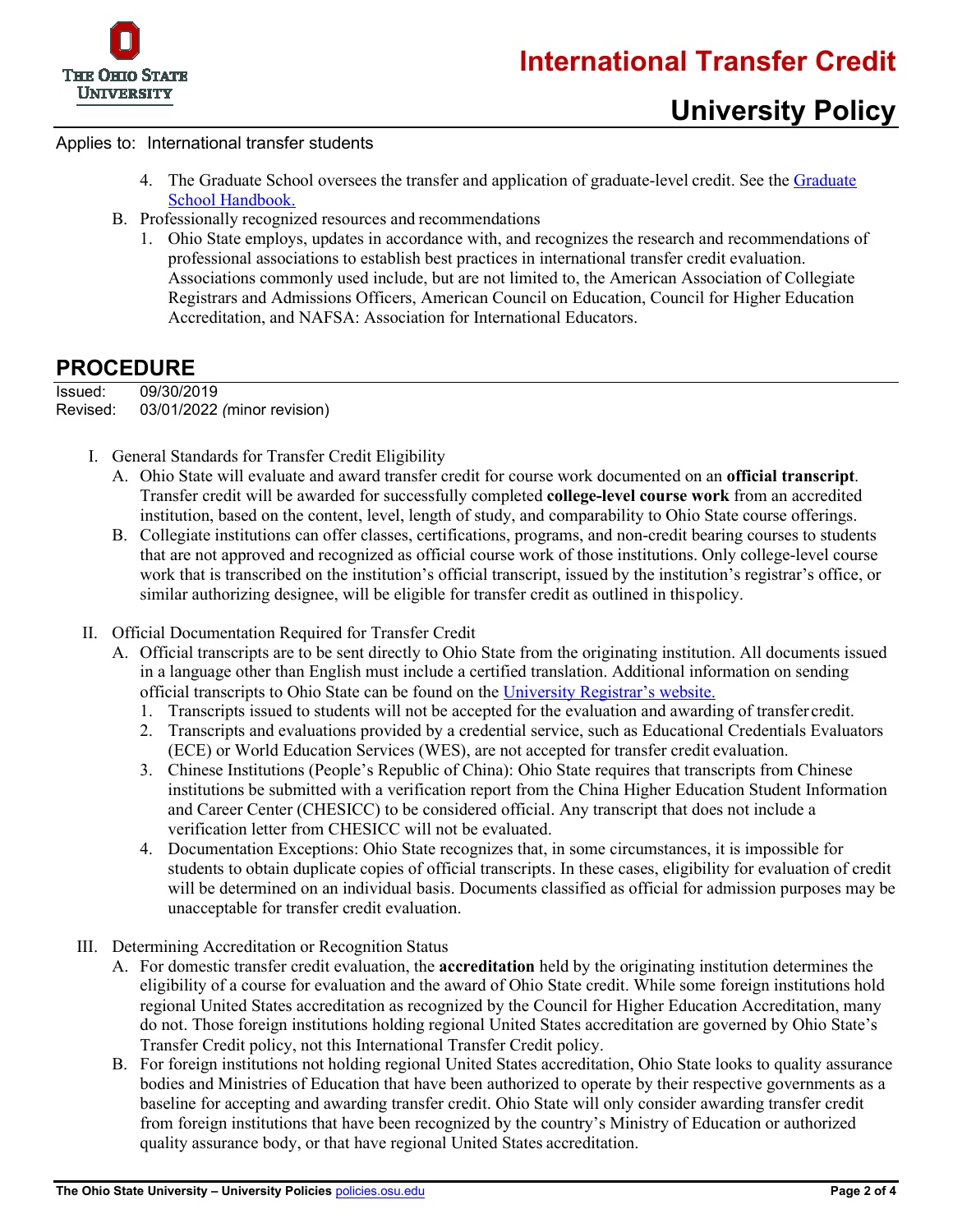



# **University Policy**

### Applies to: International transfer students

- IV. Award of Undergraduate Credit
	- A. Determining undergraduate level of course work
		- 1. Course level is a descriptor that is often used in the United States, but may not have an equivalent in foreign education systems. In cases where there is uncertainty of the comparability to the U.S. course level, understanding the country's educational system is imperative. Review of course descriptions and syllabi assist in drawing comparisons to appropriate academic level.
		- 2. An analysis of the program of study or curriculum plan may be conducted in order to determine course sequencing and length of the program.
	- B. Evaluating content
		- 1. Course work evaluated and deemed acceptable based on its content and comparability relative to Ohio State curriculum will be awarded university transfer credit. Transfer courses may be evaluated as direct equivalents or generalized credit as outlined in Procedure III, B 2-5 of the [Transfer Credit policy.](https://go.osu.edu/transfer-credit-policy)
	- C. Determining the **semester hour equivalent value** assigned
		- 1. Ohio State transfer credit hour values are based on the credit value assigned by the originating institution. An institutional analysis is used to determine a proper and consistent conversion of credit to Ohio State semester hours, due to the wide variety of education system structures and academic calendars.
			- a. Semester academic calendar
				- i. If the institutional analysis determines the international educational system is comparable to the United States' system, as well as Ohio State's semester hour definition of awarding credit, a oneto-one ratio is used to award credit. If international course work is listed as semester hours on the transcript, and an institutional analysis determines that the designation does not hold the same weight as a U.S. semester hour, a ratio (see section C.1.b. below) is used to award equivalent credit.
			- b. Calculating ratios: comparing one year's worth of work
				- i. When determining comparability of educational institutions (with the exceptions outlined below), the standard practice is to compare one year's worth of work from the international institution to 30 semester hours. If discrepancies exist between systems, a ratio is used to adjust the hours to equate the transfer work accordingly.
				- ii. European Credit Transfer and Accumulation System (ECTS) units: 2 ECTS units = 1 U.S. semester hour
				- iii. United Kingdom Credit Transfer Assurance Scheme (CATS) units: 4 CATS units = 1 U.S. semester hour
				- iv. People's Republic of China: 1 Chinese credit hour = .667 Ohio State semester hour
			- c. In the absence of a documented credit system, Ohio State will determine the target number of semester credits per year of a student's program and divide that by the total number of courses taken to create a credit ratio.
	- D. Determining Satisfactory Academic Performance
		- 1. Grades
			- a. To be eligible for undergraduate transfer credit, students must earn a grade equivalent to "C-" or higher on a 4.0 scale. Ohio State uses professionally recognized resources listed in Policy Details I.B to convert grades to the U.S. equivalent.
			- b. In order to be eligible for graduate transfer credit, a course must carry a grade equivalent to "B" or Satisfactory in each course for which credit is to be transferred. The Graduate School oversees the transfer and application of graduate-level credit. See the [Graduate School Handbook.](https://gradsch.osu.edu/handbook)
		- 2. Completion outcome, completed course performance, and passing performance level
			- a. Refer to Procedure III.E of the [Transfer Credit](https://go.osu.edu/transfer-credit-policy) policy.
- V. Appeals
	- A. Colleges have the authority and responsibility to determine the applicability of university transfer credit against specific degree requirements, and appeals related to those issues are outside the scope of this policy.